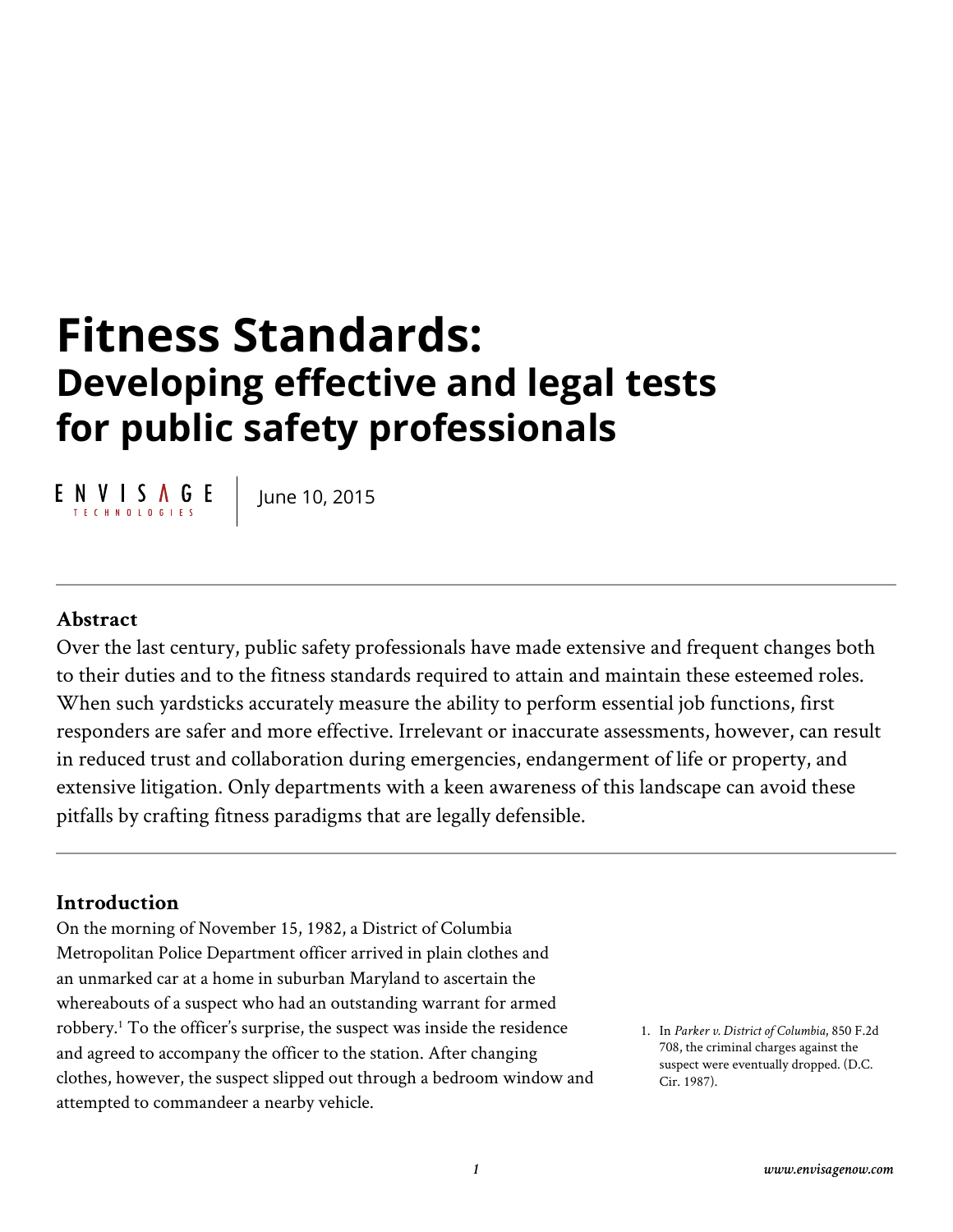Believing, incorrectly, that the suspect was armed and actively threatening the driver of the car, the officer ordered the suspect to freeze. As the suspect turned towards him, the officer fired four shots, striking the suspect in the abdomen and spine.

During the ensuing litigation against the district, the officer's physical fitness was put on trial. Noting that he had not received any physical training for four years prior to the incident and was simply "not in adequate physical shape," the court ruled that the officer posed a foreseeable risk of harm to others. Because the district's deficient physical training program was found to be the immediate cause of the suspect's injuries—"[H]is most effective method for subduing the objects of his pursuits would be the use of a firearm as opposed to the application of physical force"—it was liable to the full extent of the jury verdict.<sup>2</sup>

Despite happening more than three decades ago, the case's legacy continues.<sup>3</sup> It and its progeny stand for the proposition that departments with lax or no fitness standards can be found negligent through their deliberate indifference.

Implementing extremely demanding physical fitness standards is no panacea for a department's litigation woes, either. Hiring and retention of personnel becomes more difficult with each added requirement. Individuals willing to meet the challenges of the profession and who are otherwise qualified can be excluded by a higher physical measure. If standards are based on, relative to, or disparately impact members of a protected class,<sup>4</sup> then rejected applicants may allege discrimination under state or federal law. By validating that fitness criteria are tied to actual job requirements, however, departments can strike the delicate balance between underexclusivity and over-exclusivity, avoiding liability altogether.

#### **Fit responders save more lives**

Ensuring that a public safety professional is capable of performing essential job functions directly impacts the well-being of everyone from the individual and department peers to the community they serve. These risks are applicable to new hires and incumbents alike, but relatively few departments have continued requirements of the latter group.<sup>5</sup> Team members with poor fitness are harder to trust in critical moments, and this level of trust is directly tied to team performance and success.<sup>6</sup>

Though some may believe that the daily demands of the job will be enough to maintain adequate levels of fitness, this is a faulty and dangerous assumption. A study by the Cooper Institute for Aerobics Research found

- 2. The \$425,046.67 award, adjusted for inflation, would be more than \$1 million today (Bureau of Labor Statistics, 2015).
- 3. For instance, a suspect shot in the back while fleeing on foot sued under the theory that the officer's poor physical condition prevented him from using less-lethal force in apprehension *Hutton v. City of Martinez*, 219 F.R.D. 164 (N.C. Ca. 2003).
- 4. Protected classes include those based on race, color, religion, national origin, age and disability.

- 5. Though large fire departments are more likely to maintain a general fitness and health program, 70 percent overall do not (Hofman, 2012).
- 6. When dangerous calls were more frequent, trust in high-reliability tasks proved a more positive predictor of performance (Colquitt, LePine, Zapata & Wild, 2011).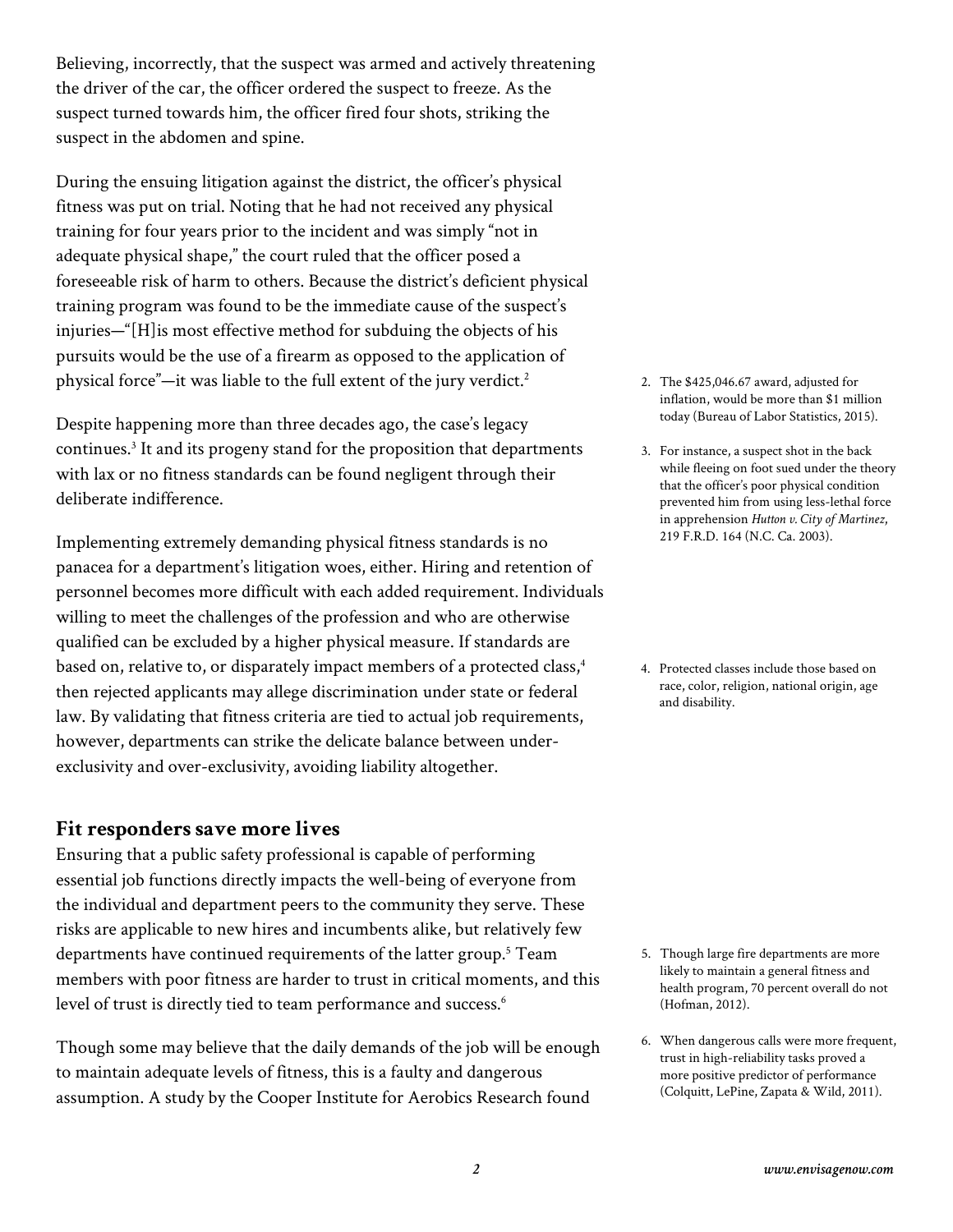that, compared with the general population, officers' average fitness levels are below normal in aerobic fitness, body fat, and abdominal strength.<sup>7</sup>

Beyond the nature of public safety—the work is mostly sedentary, with intermittent periods of extremely high exertion—one causal factor of poor fitness is aging. Physical strength, lung capacity, the five senses, and reaction speed all naturally decline over time, ${}^{8}$  resulting in up to a 32 percent reduction in performance levels after 16 years.<sup>9</sup>

Poor fitness may cause officers to react as if deadly force is the only option in an encounter. While this presents a real risk to the public, its frequency pales in comparison to the personal exposure of first responders on a daily basis. Out-of-shape personnel are significantly more likely to have workinduced medical problems. Accordingly, more than 25 percent of EMTs and paramedics suffer career-ending injuries within their first four years,<sup>10</sup> and 14 percent of police officers are forced to take early retirement for medical reasons.11 Moreover, the FBI has revealed that offenders are more prone to attack weak officers.12 The best way to prevent these injuries and deaths, according to research by the California POST, is through proper training and standards.<sup>13</sup>

Investing in a fitness program pays immediate dividends by curtailing these incidents, litigation, and related costs. An in-service heart attack for a law enforcement officer typically costs a department between \$400,000 and \$700,000,<sup>14</sup> and the estimated annual cost of firefighter injuries is between \$2.8 and \$7.8 billion.<sup>15</sup> As such, there is a lower average cost of workers' compensation claims in departments with fitness programs.16

Avoiding discriminatory practices are equally important, as settlements and verdicts can represent a sizable portion of a department's annual budget: two physical agility tests having a disparate impact on women recently resulted in payouts of \$700,000<sup>17</sup> and \$2 million.<sup>18</sup>

Recognizing this multi-faceted role that fitness plays in the lives of first responders, some accrediting bodies delineated their own requirements for these programs.19 As public safety continues to evolve and the benefits of these programs become more pronounced, others will certainly follow.

# **Modern fitness standards are shaped by litigation**

Much like the military, the public safety sector traditionally enlists young and middle-aged men to risk their lives in the service of others. With the women's rights movement and increased life expectancies, others willing and able to bear that responsibility began vying for public safety careers.

- 7. Officers were also just average in upperbody strength and lower-back flexibility (Quigley, 2008). Moreover, when 4,524 California Highway Patrol officers were subjected to a wellness program, many were found to be overweight or obese (Gaines, 1993).
- 8. Through most of the 19th century, employees continued until they could no longer work (Worsnop, 1997).
- 9. Despite slower reaction times, an analysis of more than 2,000 published studies revealed a relatively low correlation between age and officer death (Lagestad, 2014; Landy, 1992).
- 10.Approximately 50 percent of EMS professionals suffer from chronic back pain, and are seven times more likely to miss work due to injury (NAEMT, 2012).
- 11.An additional 6 percent die while employed as officers (Cooper, 2005).
- 12. FBI interviews revealed the deciding factor was whether the offender believed they could "take them" (Quigley, 2008).
- 13.This arises from a 1994 follow-up study of physical abilities (Lonsway et al., 2003).
- 14.The smallest percentage of officers who are the least fit comprise the majority of compensable injuries (Quigley, 2008).
- 15.While not all of these costs are preventable, there is a "known positive impact that fitness has on injury prevention" (TriData Division, 2005).
- 16.The average claim in departments with annual assessments was \$677.54, compared to \$2795 for those without. The difference in the number of claims filed, however, was not statistically significant (Allen, 2005).
- 17. In *U.S. v. City of Corpus Christi*, No. 2:12-cv-00217 (S.D. Tex. 2012).
- 18. In *Vasich v. City of Chicago*, No. 1:11-cv-04843 (N.D. Ill. 2013).
- 19.CALEA requires a fitness or wellness program for department accreditation (FitForce, 2013), and NFPA set standards on health-related fitness programs for fire departments (NFPA, 2015).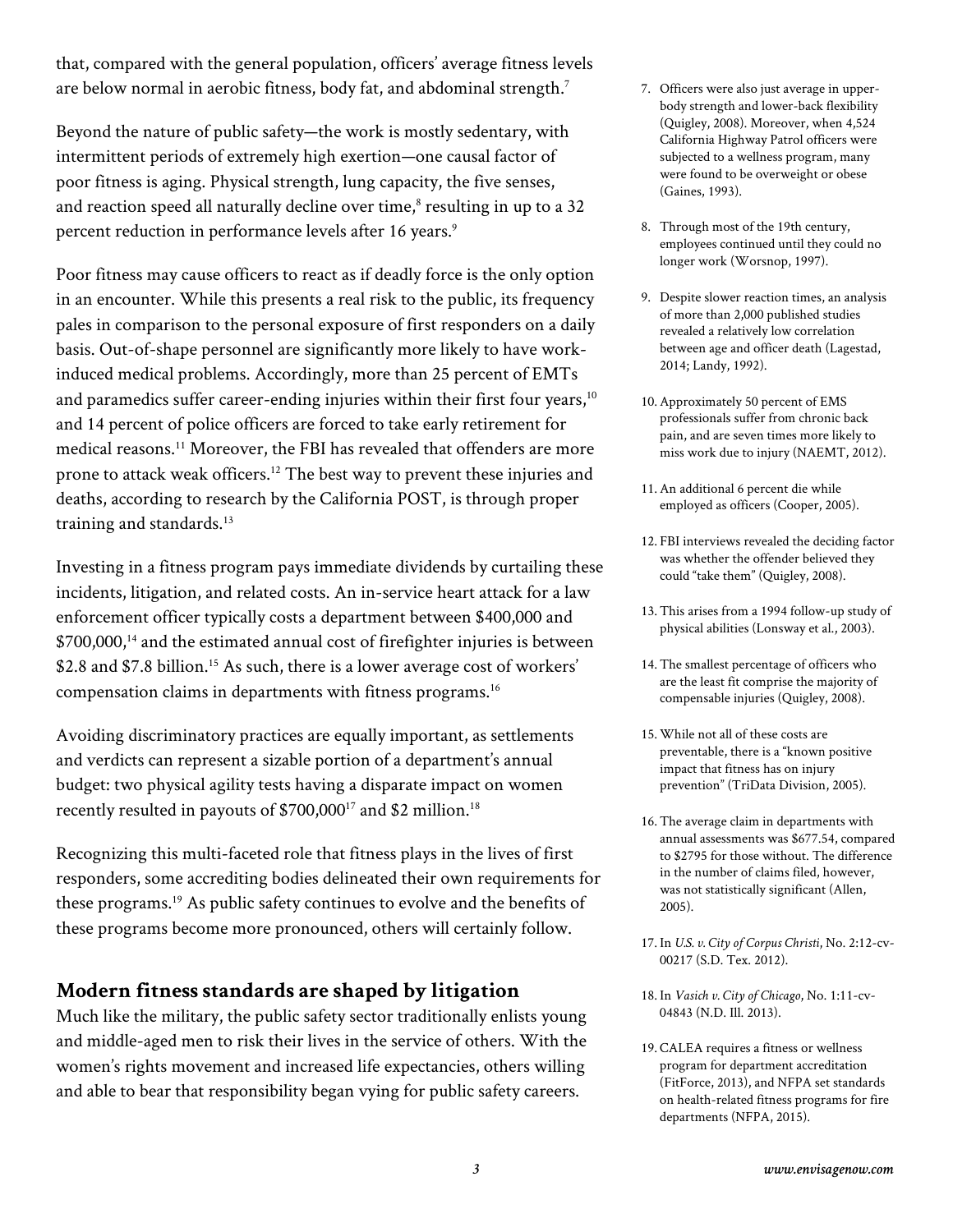Departmental and legislative responses to these societal changes varied widely. Regarding the tenure of older workers, Congress began by enacting the Civil Service Retirement Act of 1930. This law, characterized as a reward for years of service, granted early retirement for aging FBI agents.<sup>20</sup> This voluntary program was eventually expanded in 1948 for all federal employees with law enforcement duties. When Congress enacted the Age Discrimination in Employment Act of 1967, it seemingly reinforced the notion that elderly workers served a valuable role, not only in public safety, but also in the national workforce generally.

They reversed course in 1974, however, by implementing a mandatory retirement system for federal law enforcement officers and firefighters beyond age 55 with more than 20 years of service. In 1986, the Age Discrimination in Employment Act was amended to provide that public safety personnel in particular should not be entitled to its protections. When this provision lapsed after seven years, Congress worked quickly to permanently reinstate it.

Today, federal law enforcement and firefighters must retire at age 57, while state or local laws requiring mandatory retirement for public safety personnel aged 55 or older are presumptively valid.<sup>21</sup>

Likewise, sex discrimination became a driving force behind fitness standards. Because policies could not explicitly state that officers must be male, departments began instituting height and weight requirements to effectively accomplish that goal. By 1956, 85 percent of departments had a height requirement.<sup>22</sup> The Supreme Court eventually rejected this practice,<sup>23</sup> and that in conjunction with Title VII of the Civil Rights Act of 1964 led to a search for more pragmatic and gender-neutral solutions.

Steadily, most departments began linking fitness requirements to either physical agility tests or health-based screening.<sup>24</sup> While either of these may involve the performance of simulated job tasks (e.g., body drag) or representative muscle-group tests (e.g., push-ups), the primary difference between them is that health-based standards vary by age and gender.

As outlined herein, a fitness test is an effective and legal device for screening first responders only when designed and implemented in a particular way. To demonstrate the need for careful navigation, consider that the 1991 Amendments to Title VII prohibit the use of testing mechanisms with a disparate impact on women. Stated otherwise, if women fail a physical agility test at a higher rate than men, it may violate federal law.

20.The legislation also served to stabilize the FBI into a career service (Fox, 2000).

21. Mandatory retirement applies to those in covered positions. An exemption up to age 60 is granted if less than 20 years of service have been completed. 29 USC § 623(j).

- 22.The average requirement was 5'8" tall (Lonsway, 2003).
- 23. In *Rothard v. Rawlinson*, 433 U.S. 321 (1977).
- 24. Fitness tests are used by 89 percent of police departments (Lonsway et al., 2003) and 84 percent of fire departments for hiring purposes (Pope, 2006). Smaller departments are more likely to rely on screening at the academy level (*Eison v. City of Knoxville,* 1983), with as few as 24 percent of police departments using fitness tests in communities having a population under 2,500 (Hickman & Reaves, 2003).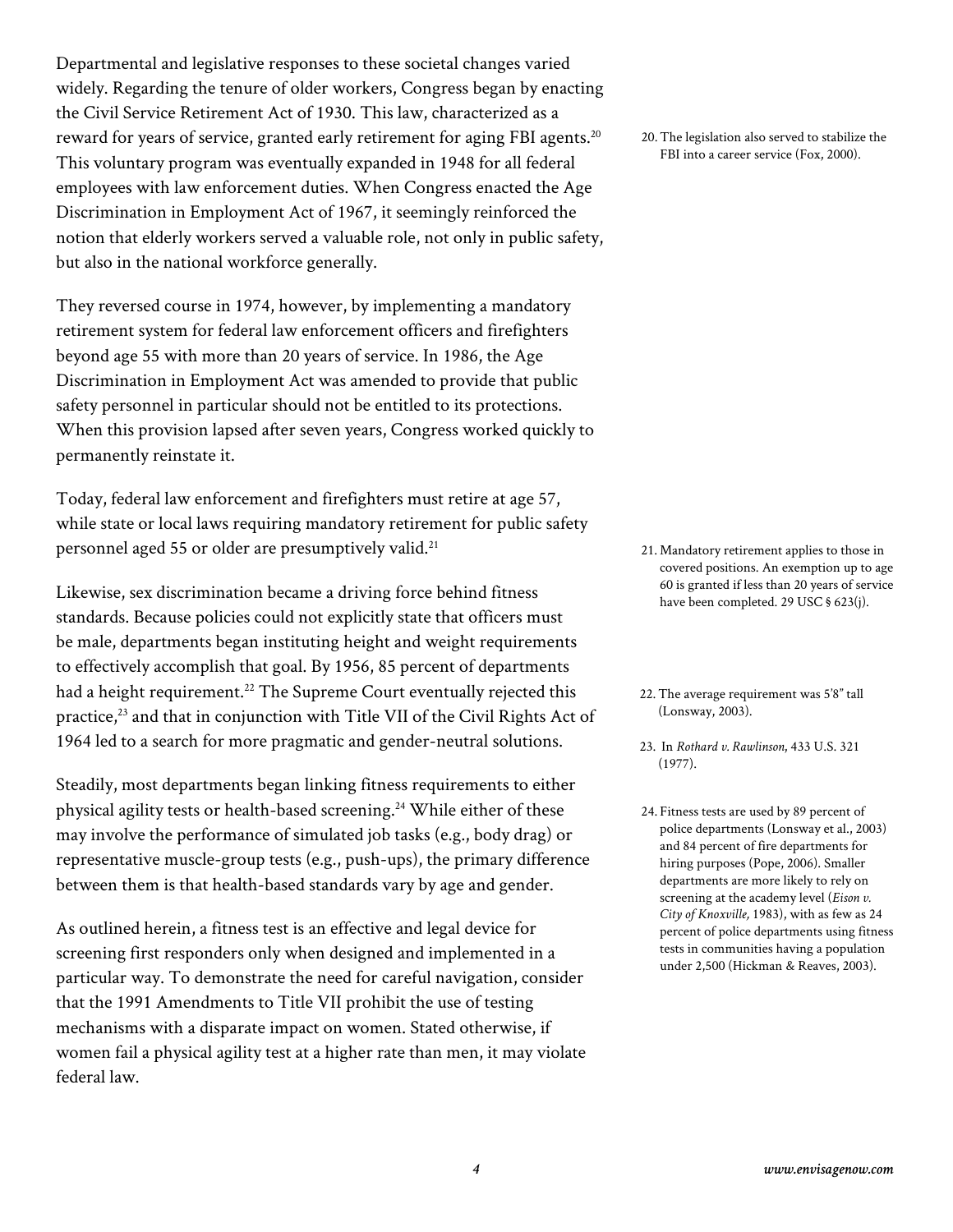However, if different cutoff scores in health-based screening attempt to compensate for these rates, a department may run afoul of § 106 of the same law.<sup>25</sup> Reconciling these provisions is a worthwhile endeavor, but remains something few departments have achieved.

#### **Maintaining status quo invites discrimination lawsuits**

While administrators often have the mistaken belief that there is an inverse relationship between a selection process's ability to accurately predict job performance and its lawfulness, crafting effective and permissible standards are not mutually exclusive. Nevertheless, fitness tests have proven to be legally risky when created or administered in a discriminatory fashion.<sup>26</sup> By comparing how departments currently operate to industry best practices, common areas of concern can be highlighted.

Even though the most common tasks performed by first responder professionals do not involve physical exertion, the primary goal of training and fitness should be to ensure that first responders are able to get to, control and remove a public safety problem.<sup>27</sup>

Disciplines tend to vary on whether these capabilities are assessed through generic exercises or simulations. The former method tends to be preferred in law enforcement, where testing procedures and cutoff scores vary widely on a department-by-department basis.<sup>28</sup> The latter method is used predominately in firefighter testing, with the CPAT implemented by more than 1100 departments nationwide.<sup>29</sup>

Aside from using the collective expertise of the first responder network, national standards provide departments with better top cover from litigation. Although budget concerns impaired immediate adoption by small fire departments,<sup>30</sup> CPAT's debut in 2006 directly correlates with a decline in the number of discrimination lawsuits filed (*see Figure 1*).

This effect may be attributable, at least in part, to the fact that 68 percent of women pass the CPAT compared to only 49 percent on other fitness tests. In determining whether or not to invest in a national test, departments should factor in the savings from defending fewer lawsuits and the increased likelihood of courtroom success for the cases that are filed.

For instance, in *United States v. Wichita Falls*, a federal district court upheld a police department's physical assessment because it was a "**nationally accepted** and popular test for determining the general fitness of an individual" that "accurately identifie[d] characteristics necessary to perform a job."31 The court suggested that the test would be even better if it had "taken a true national sampling [of] general physical health."

25. "It shall be unlawful employment practice for a respondent, in the connection with the selection or referral of applicants or candidates for employment or promotion, to…use different cutoff scores for… employment related tests on the basis of… sex[.]"

26. Fitness tests produce 3.5 times as much litigation as would be expected from their frequency of use (Terpstra, 1999).

- 27. The most frequent tasks are sitting, standing, walking, climbing stairs, manipulating objects, twisting & turning, pushing & pulling, running, bending or kneeling, lifting, and carrying (Anderson, 2001).
- 28.A compilation of the minimum standards across 77 federal, state, and municipal agencies showed ranges of 14:40 to 15:54 for completing the 1.5 mile run, 64.3 to 66.0 seconds for completing the 300 meter run, 151 to 165 pounds for the freeweight bench press (or 78 percent to 84 percent of body weight), 25 to 34 push-ups, 30 to 38 sit-ups, and 15.5 to 16 inches for the vertical jump (The Cooper Institute, 2004).
- 29. Developed by IAFF/IAFC in conjunction with 10 leading fire departments, the Candidate Physical Ability Test requires firefighters to perform a stair climb, hose drag, equipment carry, ladder raise & extension, forcible entry, rescue drag, search, and ceiling breach within the prescribed time limit (IAFF, 2006).
- 30. In Iowa, for example, less than 1.5 percent of departments use CPAT, well below the national average of 21 percent. As a result, more than half use home-grown tests and standards. 24 percent have tests developed from outside sources (Kiernan, 2013).

<sup>31.</sup> 704 F. Supp. 709, 715 (N.D. Tex. 1988) (emphasis added).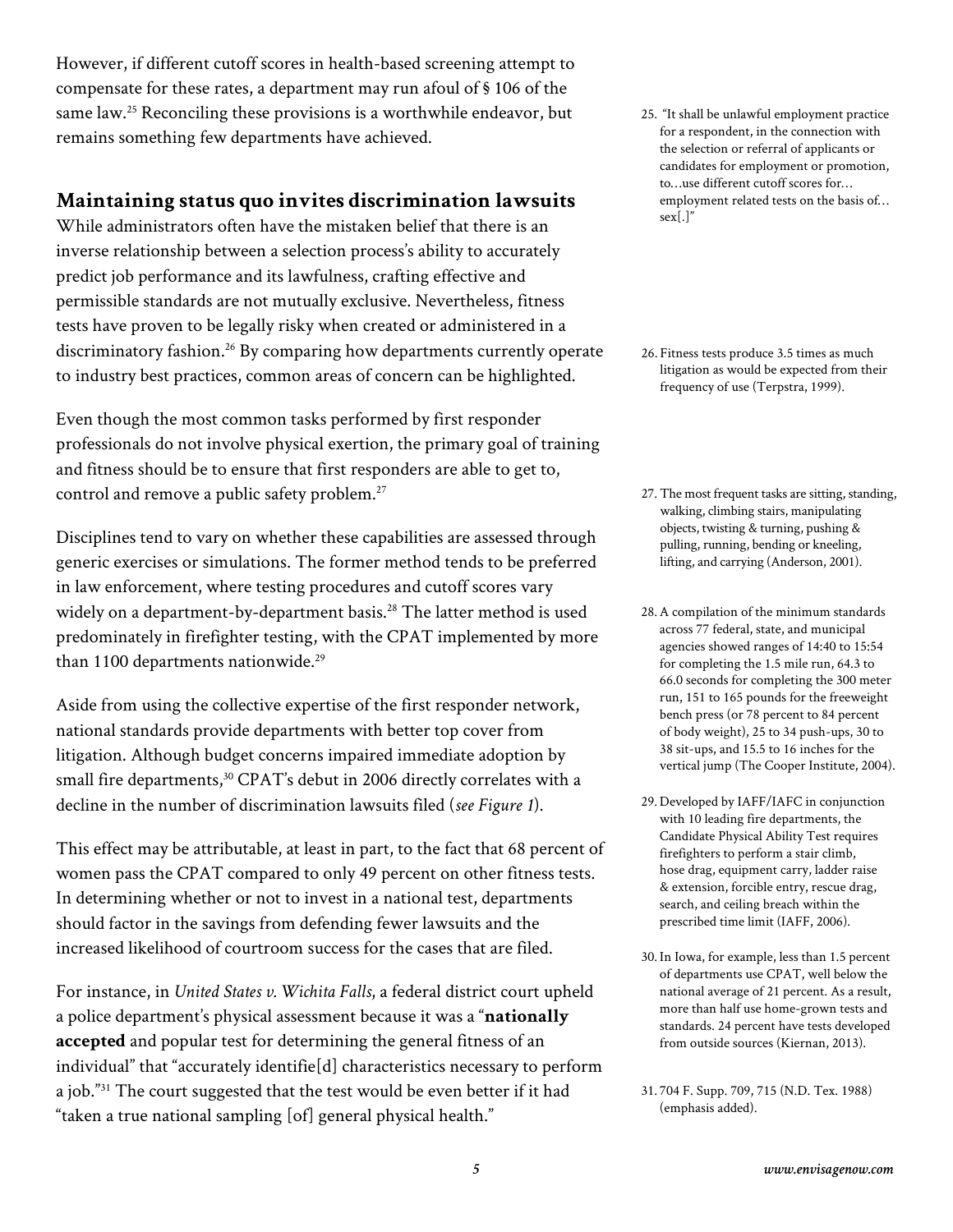# Fitness Test Lawsuits Against Police and Fire Departments



Regardless of the selection device, departments must ensure that cutoff scores are not assigned arbitrarily. Plaintiffs in sex discrimination lawsuits do not need to demonstrate that tests were developed or administered with any bad intentions, but rather only allege that a disproportionate number of men or women failed.<sup>32</sup> On average, departments with physical fitness testing have 31 percent fewer sworn women, so this is often the case.<sup>33</sup>

Recognizing that equal passing rates are practically impossible to attain, the Equal Employment Opportunity Commission, Department of Justice, Department of Labor, and Department of the Treasury established a bright-line rule that they would not sue departments when a disadvantaged group passes at least 80 percent as often as the favored group.<sup>34</sup>

Prior to 1991, health-based standards were particularly appealing because passing rates could be equalized with gender-normed scores. That year, however, Title VII was amended to prohibit this practice for employmentrelated tests.<sup>35</sup> What options do departments have when passing rates between men and women would otherwise vary significantly?

First, a department can elect to have a single set of standards, even if it has a disparate impact, upon demonstrating that the requirements are consistent with business necessity.36 Thus, departments must show that the inability to meet a certain aerobic threshold or perform a simulated task would significantly jeopardize public safety.<sup>37</sup>

In *U.S. v. City of Erie*, a federal court rejected a police fitness test that disproportionately disqualified women after the department failed to **Figure 1.** Raw number of fitness test lawsuits against police and fire departments relative to CPAT's release in 2006. Data may not include all settlements or state court cases (LexisAdvance, 2015).

- 32. Departments bear the burden of proof in demonstrating that there is no disparate impact (Brooks, 2001).
- 33. Other research supports this finding that use of physical agility tests as part of the selection process adversely impacts gender representation in law enforcment agencies (Lonsway, 2003).
- 34. (EEOC, 1979). Conversely, the Department of Justice recently filed suit against Pennsylvania, where men passed a fitness test 90 percent of the time compared to 70 percent of women. *U.S. v. Commonwealth of Pennsylvania*, No. 1:14-cv-01474 (M.D. Pa. 2014).
- 35. See footnote 9, supra. 42 U.S.C. § 2000(e)-  $2(1)$ .

36. 42 U.S.C. § 2000(e)-2(k)(1)(A)(i).

37. In *Lanning v. Southeastern Pennsylvania Transportation Authority*, 308 F.3d 286 (3d Cir. 1999).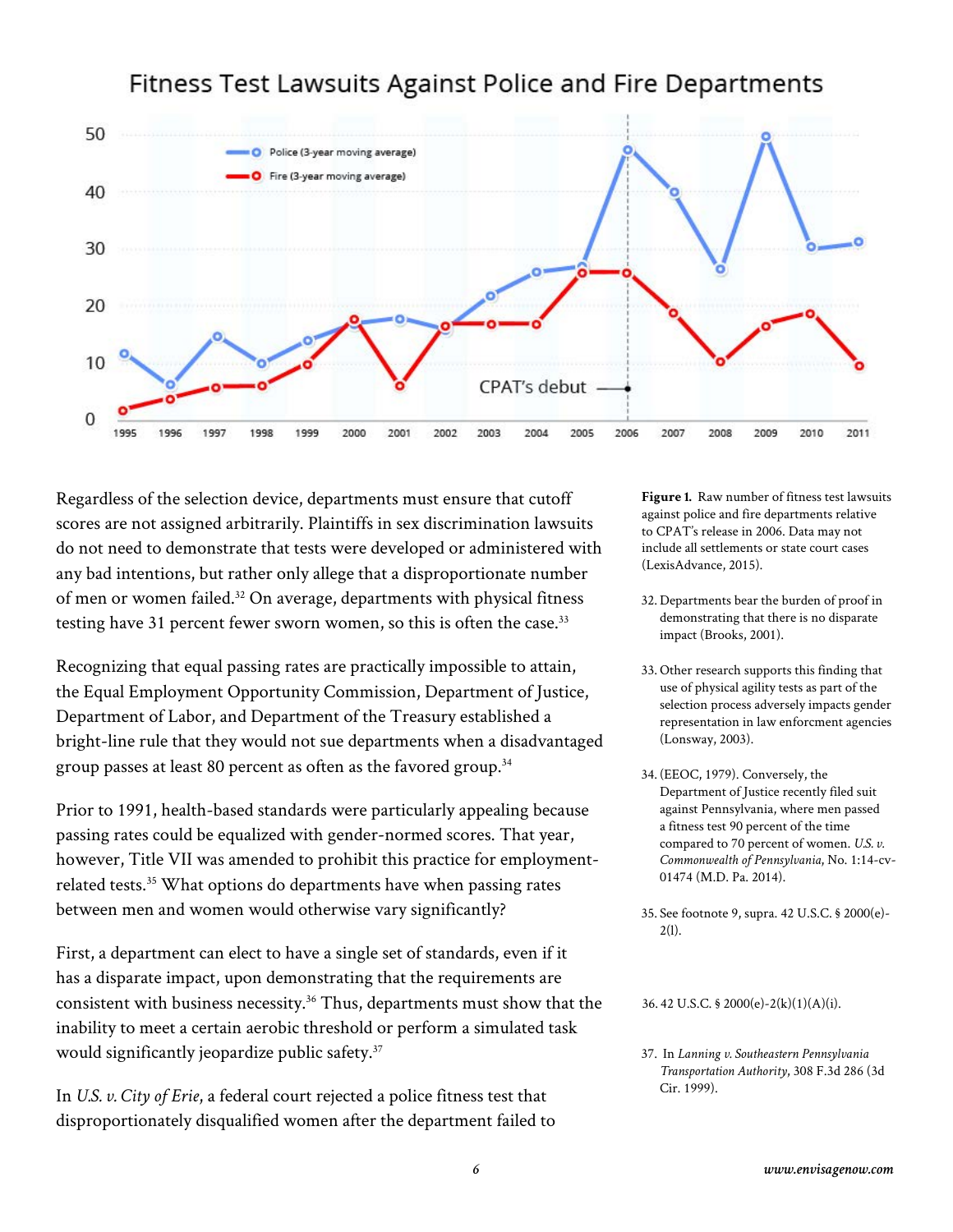demonstrate that its sit-up and push-up thresholds were absolutely necessary to successful job performance.<sup>38</sup> Likewise, another federal court held that completion of a 1.5 mile run with a disparate impact on women was not shown to be essential for work at a correctional facility.<sup>39</sup> However, a 1.5 mile run was upheld as being consistent with business necessity when a department was able to show how frequently their officers were required to perform this task while in uniform, and that officers meeting the timing requirements were able to make arrests that otherwise would not have been made.40

Second, a department can maintain gender-normed standards if they can demonstrate that gender is a bona fide occupational qualification ("BFOQ").<sup>41</sup> This narrow exception requires that "a job qualification ... relate to the essence, or to the central mission of the employer's business."42

The FBI's gender-normed standards were recently challenged under Title VII in federal court after a male applicant failed the test when unable to complete the requisite number of push-ups for his gender.<sup>43</sup> Because the FBI did not test incumbent agents, it could not demonstrate that the separate cutoffs for men and women were linked to actual performance. As they offered no support that different requirements advanced its central mission, the FBI lost.44

In many ways, however, increasing female employment as first responders does promote greater public safety. Female police officers, on average, are better at handling domestic violence situations. This is due to better communication skills, fewer targeted insults and threats than male officers, and a lower risk to engage in misconduct or be sued.45 These benefits do not necessarily involve any trade-offs, as research has consistently shown that women are just as successful in duty, are equally capable of patrol requirements, and that strength does not translate to an ability to handle dangerous situations.<sup>46</sup>

Likewise, disallowing the employment of officers beyond the federallypermissible mandatory retirement age has its drawbacks. Laws or policies that force out the most knowledgeable and experienced responders are predicated on stereotypes depriving departments of invaluable resources. Motivated senior citizens actually have greater aerobic capacity than sedentary 40-year-olds and, on average, officers older than 60 years old are in better physical shape than those between ages 50 and 59. $47$ 

As has been noted by many authorities, public safety is best served by a testing regimen, not age limitations.48 The Age Discrimination in Employment Act provided that old-but-fit officers should be able to take a 38. 411 F. Supp. 2d 524 (W.D. Pa. 2005).

- 39. In *Easterling v. State of Connecticut*, 783 F. Supp. 2d 323 (D. Conn. 2011).
- 40. *Lanning*, 308 F.3d 286. Firefighter tests having a disparate impact have also been upheld upon a showing of necessity. *Berkman v. City of New York*, 812 F.2d 52 (2d Cir. 1987); accord *Zamlen v. City of Cleveland*, 906 F.2d 209 (6th Cir. 1990).
- 41. Specifically, 42 U.S.C. § 2000e-2(e) provides that "it shall not be an unlawful employment practice for an employer to hire and employ employees . . . on the basis of his . . . sex . . . in those certain instances where . . . sex . . . is a [BFOQ] reasonably necessary to the normal operation of that particular business or enterprise[.]"
- 42. In *Automobile Workers v. Johnson Controls*, Inc., 499 U.S. 187 (1991).
- 43.The number of push-ups would have been sufficient under the cutoff scores for a female. *Bauer v. Holder*, No. 1:13-cv-93 (E.D. Va. 2014).
- 44. Shortly after the opinion was issued, FBI director James B. Comey circulated a memo notifying incumbent agents that they would be subject to annual fitness tests moving forward. The test consists of sit-ups, push-ups, a 300 meter run, and a 1.5 mile run. As each still has age- and gender-normed cutoffs, it must be assumed that the FBI stands ready to defend gender as a BFOQ (Schmidt, 2015).
- 45. Despite comprising 12.7 percent of large agencies, 8.1 percent of rural agencies, and 14.4 percent of federal agencies, women are responsible for only 5 percent of excessive force complaints, 2 percent of sustained allegations, and 6 percent of the money spent on litigation and settlements (Lonsway et al., 2003; Lonsway, 2003).
- 46. Perhaps in recognition of these benefits, FDNY recently lowered its physical testing requirements to grow its number of female firefighters (Gonen & Short, 2014).
- 47. Survival of the fittest is the most-cited theory to explain this phenomenon (Edwards, 1993).
- 48. (Landy & DeBusk, 1992). The GAO has been critical of age limitations, stating that aging is a poor predictor of physical or mental performance (Roybal, 1984).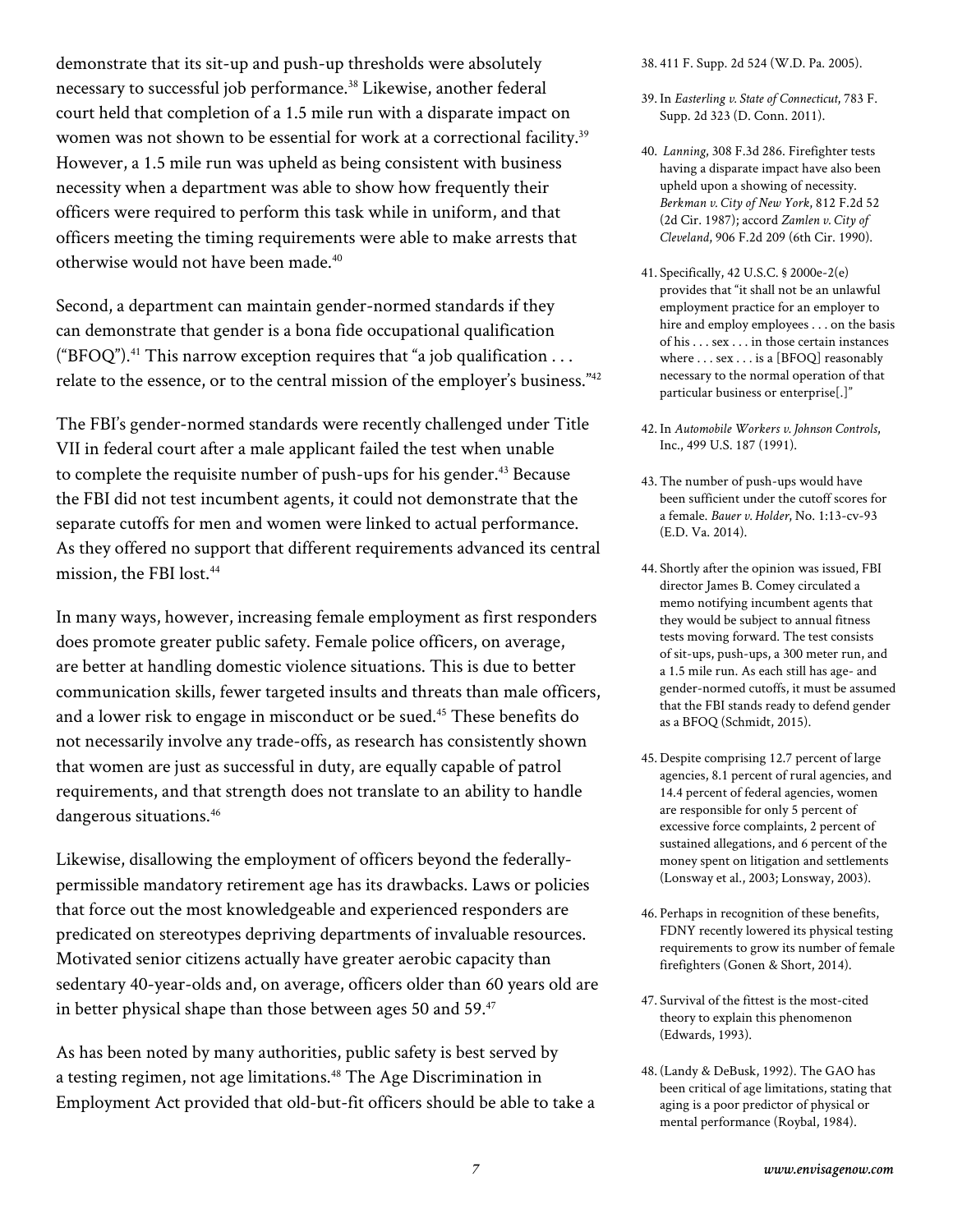test to allow them to continue working past the mandatory retirement age. However, the National Institute for Occupational Safety and Health has never appropriated the requisite funds from Congress to create that test.<sup>49</sup>

Existing standards may also unfairly discriminate against those with disabilities. Section 102(a) of the American with Disabilities Act of 1990 provides that departments shall not "discriminate against a qualified individual on the basis of disability in regard to job application procedures, the hiring, advancement, or discharge of employee, employee compensation, job training, and other terms, conditions, and privileges of employment."

The primary applicability of the ADA is in the context of health-based screening standards, because health is relative to the norm.<sup>50</sup> Notably, § 103(a) of the ADA provides a complete defense if the "qualification standards, tests, or selection criteria . . . [have] been shown to be jobrelated and consistent with business necessity, and such performance cannot be accomplished by reasonable accommodation." Thus, departments must develop descriptions for jobs that encompass its essential functions and incorporate that into a proper screening format.<sup>51</sup>

### **Implementing new standards can be challenging**

To ensure that fitness standards or tests will accurately identify candidates' abilities to perform essential job functions, departments must conduct a two-tiered analysis.

First, the tasks must be representative of the skills demanded of the position. Field exercises or simulated events—such as climbing stairs to test the ability to climb stairs on the job—certainly demonstrate this criterionbased validity, but may be impractical for some purposes. Danger is inherent in the duties of first responders, and exposing candidates to such risks is unwarranted if safer, predictive alternatives exist.<sup>52</sup>

As the testing activity becomes more attenuated from the skill it intends to measure (e.g., using maximum heart rate to determine ability to climb stairs), departments must have evidence that the two things really are linked. To this end, much of the groundwork is already done if departments choose common testing mechanisms. An aggregation of validation studies shows that aerobic power (as measured by the 1.5 mile run), anaerobic power (300 meters), upper-body absolute strength (bench press), upper-body muscular endurance (push-up), abdominal muscular endurance (sit-up), explosive leg power (vertical jump), and agility (Illinois

- 49. Officers challenging the mandatory retirement provisions because no test was available were unsuccessful, with the court noting that there was "no indication that Congress intended that the exemption lose its legal force if the EEOC failed to propose guidelines." *Police Benevolent Ass'n of the N.Y. State Troopers v. Bennett*, 477 F. Supp. 2d 534 (N.D.N.Y. 2007).
- 50.A recent applicant for the Pennsylvania State Police, dependent on hearing aids since age 4, was denied employment due to his inability to pass the hearing test without them. Comparatively, prospective officers were allowed to use eyeglasses for the vision test. Though the disability discrimination lawsuit was dropped after the plaintiff was hired by a nearby sheriff's department, this case represents an additional angle public safety employers must take under consideration in crafting standards. *Furman v. Pennsylvania State Police* (M.D. Pa. 2010).
- 51.Gaines, Falkenberg and Gambino suggested a strategy for developing acceptable physical agility screening to overcome such problems (Gaines, 1993).

52.The NFPA reports one exertional heat stroke death per year, sometimes afflicting trainees (NIOSH, 2010). As a result of general testing dangers, some fire departments have started to use other validated measures of fitness. The Texas Department of Public Safety uses the Concept2 Rower to measure the amount of oxygen utilized per minute (VO2 max) to predict endurance. Candidates can choose traditional screening methods or can row 2000 meters on the low-impact device.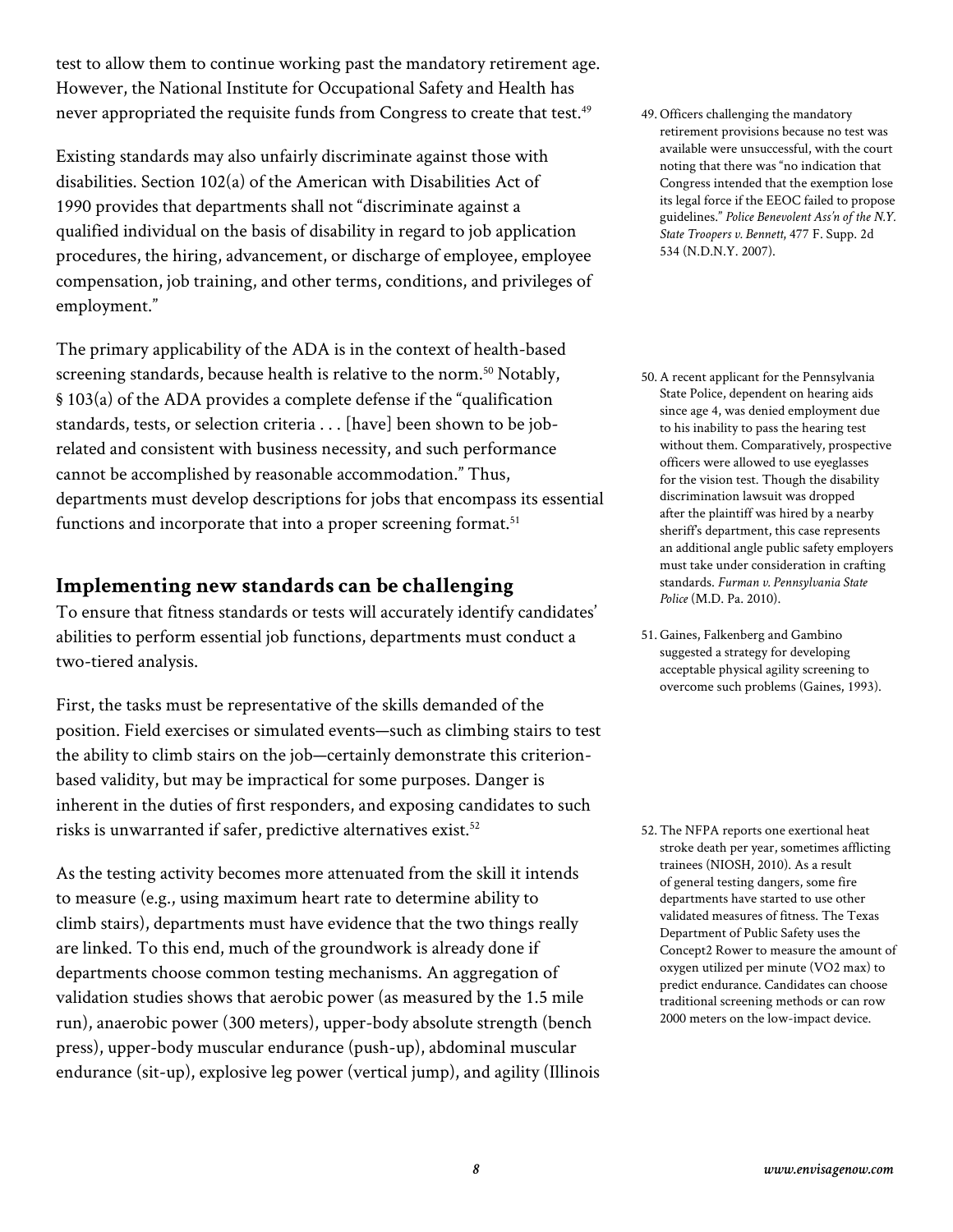run) are predictive factors that determine first responders' capabilities of performing essential physical tasks.<sup>53</sup>

Second, the cutoff scores on the tests must provide a meaningful distinction between capable and incapable individuals. This can be a difficult process. To be consistent with federal law, as summarized by the "Uniform Guidelines on Employee Selection Procedures," a department must start with a representative sample of incumbents, adjust the scores for the gap in experience between incumbents and applicants, remove outliers, correct for sampling error, account for test reliability, and combine the computation values for both.54

In *Blake v. City of Los Angeles*, 55 the LAPD conducted two separate validation studies that were found to be insufficient:

*The first study attempted to correlate performance on the five events used in the physical abilities test with 11 measures of success during Policy Academy Training. The study found that four of the five events used in the physical abilities test had some significant correlation with at least seven of the 11 measures of training success. The second study concluded that performance on the physical abilities test had some significant correlation with performance of foot pursuit, field shooting, and emergency rescue simulations.*

However, because the studies excluded candidates who had failed the test, they could not possibly demonstrate that the test excluded those persons who would be unsuccessful officers. Likewise, in *United States v. City of Erie*56, a federal court was critical of a validation study that averaged a non-representative sample of 19 volunteers who were performing their jobs at least adequately. Instead, the department should have determined the scores that distinguished successful from unsuccessful incumbents, and used those to select the appropriate applicants.

Validation studies can also be expensive.<sup>57</sup> In an attempt to avoid these costs, some departments apply another agency's standards outright.<sup>58</sup> This practice has the least amount of defensibility when challenged in a courtroom since the copycat department needs not only to substantiate how and why the standards were developed, but also why these measures are relevant to its personnel. A better practice, then, is to conduct a transferability study to establish that your department has a strong degree of similarity to an agency that already has validated standards. This not only promotes more consistent and effective testing for first responders, but eliminates the need for departments reinvent the wheel by conducting costly and duplicative validation research. These benefits are shared as each new department comes onboard. Thus, perhaps the best and most cost53.Analysis of 15 years of fitness data is supported by 34 prior physical performance studies involving over 5,500 incumbent officers across 75 agencies (Collingwood, Hoffman, & Smith, 2004).

54.While 88 percent of fire departments use physical agility tests to pre-screen firefighters, only 25 percent include PATs as part of annual maintenance (Bell, 2013).

55. 595 F.2d 1367 (9th Cir. 1979).

56. 411 F. Supp. 2d 524, 570 (W.D. Pa. 2005).

- 57.A study of police and firefighter testing found that criterion-related studies ranged from \$24,000 to \$673,000 and content validity studies ranged from \$8,000 to \$1,245,000 (Outerbridge, 1979).
- 58. Options less expensive than validation, such as transferability studies or applying another agency's absolute standards, may prove costly in terms of legal defensibility (The Cooper Institute, 2004).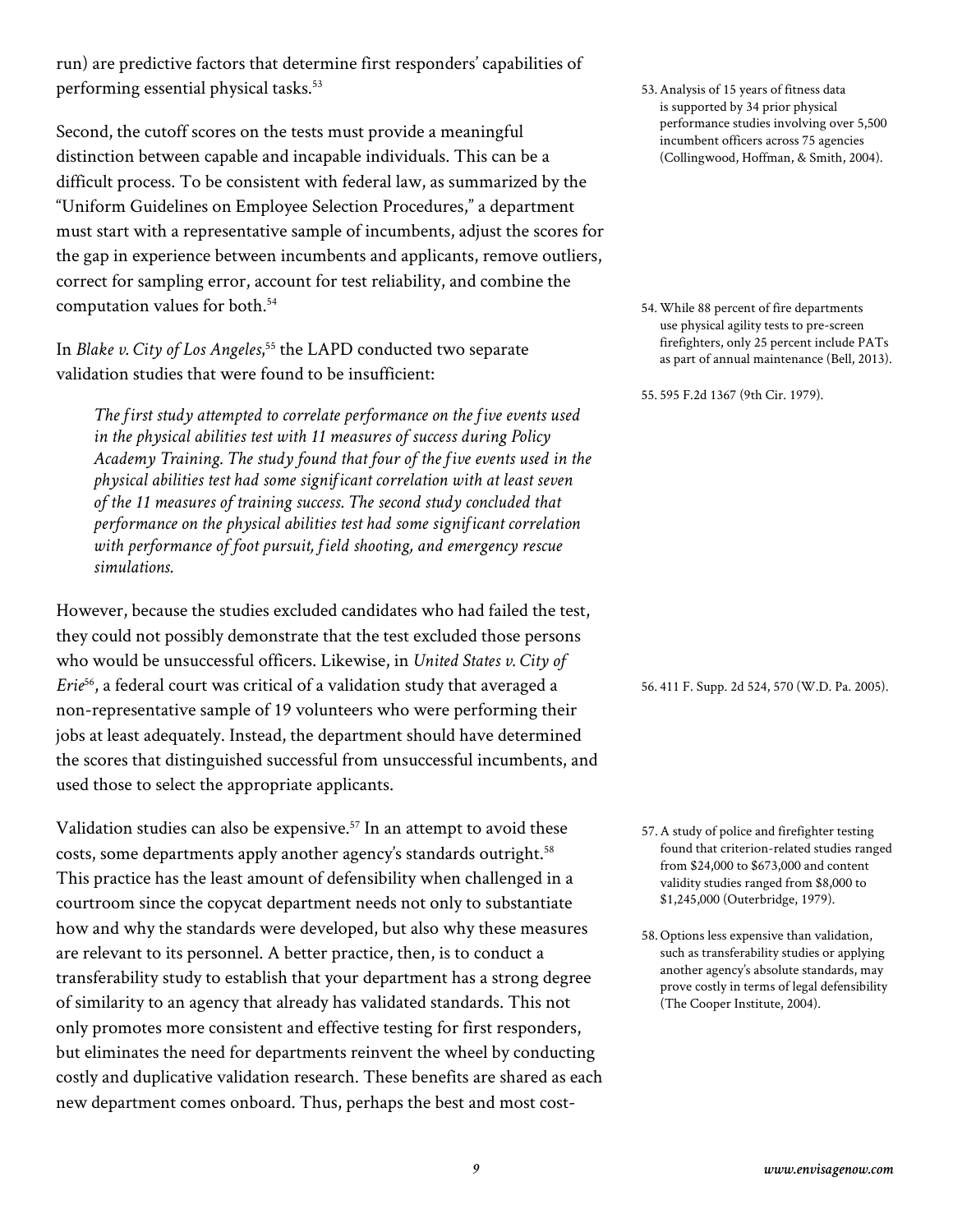effective practice—as informed by case law<sup>59</sup> and the success of the CPAT in the firefighting industry—would involve the creation of nationallyvalidated standards for all other domains of public safety.

Though the checkbook represents the first obstacle departments must clear in implementing defensible fitness standards, it is certainly not the only one. While incumbent officers and firefighters strongly favor physical testing for new hires (90 percent and 87 percent, respectively), substantially fewer want to be tested themselves (47 percent and 20 percent).<sup>60</sup> On a similar note, only 53 percent of police support mandatory retirement.<sup>61</sup> By opening a dialogue regarding the benefits of proper fitness and soliciting feedback about proposed changes, administrators can try to stage transitions without losing this key source of support.

# **Conclusion**

First responders are entrusted with upholding the law and protecting lives, so it is only proper that they should adhere to stringent fitness standards befitting that great responsibility. Nevertheless, a department using single cutoff scores on its fitness tests must recognize the disparate impact this practice may have on older or female recruits. Departments will only survive the scrutiny of a discrimination lawsuit if the cutoff is actually linked with successful performance.<sup>62</sup> Alternatively, a department using gender- or age-normed cutoff scores must be prepared to argue that employing more members of the protected class relates to the essence of public safety.

Regardless of the exact mechanisms, standards are always legally defensible if they are designed and proven to measure the ability to complete essential job functions. Validation studies, though, can be prohibitively expensive for many departments. Inappropriate standards not only make departments more susceptible to litigation, but also lower the quality of their workforce.

The development of national standards, as indicated by case law and supported by the success of the CPAT, is a simple premise that may bridge the divide between effective and cost-effective public safety testing. By investing resources in fitness, aligning with national standards as they become available, and challenging the status quo, departments can establish themselves at the forefront of their respective industries in the twenty-first century and beyond.

59. See note 31 above.

- 60. Interestingly, slower personnel who only barely managed to pass the tests themselves actually want future applicants to have less time (Bissett, 2012; Bell, 2013).
- 61.Allowing officers to work past 55 years old may compromise state pension systems, but some contend that if crafted carefully, pensions themselves can create an incentive to retire at the appropriate time (Reader Polls, 2010; Worsnop, 1997; Gokhale, 2004).
- 62.Thus, if recruits are required to complete x number of push-ups, a department must be prepared to show, at a minimum, that incumbent officers able to reach that threshold are effective, and that incumbent officers unable to reach that threshold are ineffective.

**To cite this article:** Envisage Technologies. "Fitness standards: Developing effective and legal tests for public safety professionals." *www.envisagenow.com/fitness-standards,* 10 June 2015.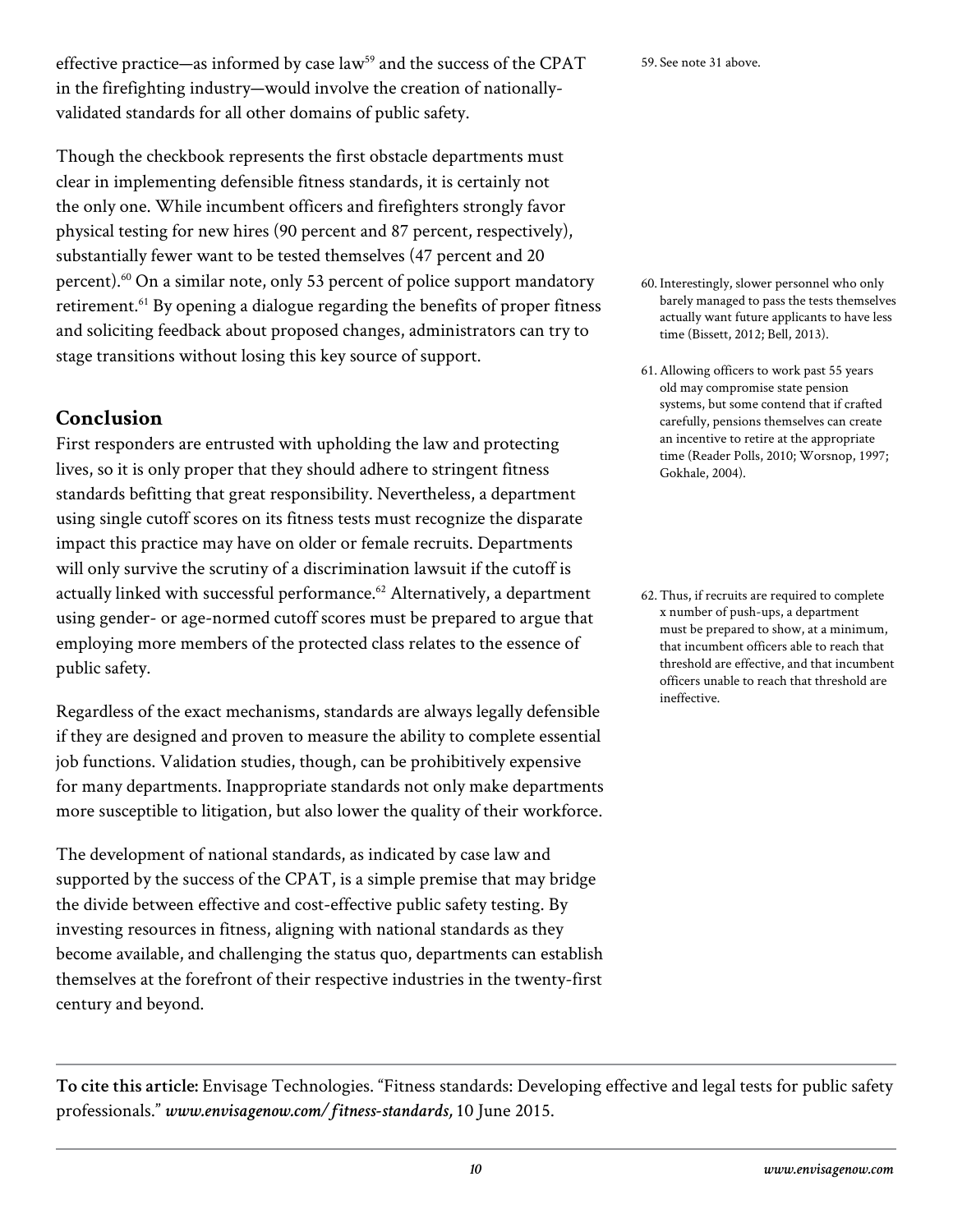#### **References**

- 1. Adams, J. et al. (2014). Use of the bootstrap method to develop a physical fitness test for public safety officers who serve as both police officers and firefighters. *Baylor University Medical Center Proceedings, 27*(3), 199-202.
- 2. Allen, M. (2005). *An Analysis of the Need for Annual Physical Fitness Testing in Law Enforcement.* Florida Department of Law Enforcement.
- 3. Anderson, G. et al. (2001). Police officer physical ability testing: Re-validating a selection criterion. *International Journal of Police Strategies & Management, 24*(1), 1363-1395.
- 4. Bauer v. Holder, No. 1:13-cv-93 (E.D. Va. 2014).
- 5. Bell, S. & Biddle, D. (2013). *Using Work-Sample Physical Ability Tests to Maintain Fitness Standards of Incumbent Firefighters.* Retrieved from Fire & Police Selection, Inc.: http://www.fpsi.com/articles.html
- 6. Berkman v. City of New York, 812 F.2d 52 (2d Cir. 1987).
- 7. Bissett, D. B. (2012). Physical agility tests and fitness standards: perceptions of law enforcement officers. *Police Practice and Research, 13*(3), 208-223.
- 8. Blake v. City of Los Angeles, 595 F.2d 1367 (9th Cir. 1979).
- 9. Brooks, M. (2001, May). Law Enforcement Physical Fitness Standards and Title VII. *FBI Law Enforcement Bulletin*, 26-32.
- 10. Bureau of Labor Statistics. (2015). *CPI Inflation Calculator.* Retrieved April 7, 2015, from http://data.bls.gov/cgi-bin/cpicalc.pl
- 11. Calavalle, A. et al. (2013). A Simple Method to Analyze Overall Individual Physical Fitness in Firefighters. *Journal of Strength and Conditioning Research*, 769-775.
- 12. Collingwood, T., Hoffman, R., & Smith, J. (2004, March). Underlying Physical Fitness Factors for Performing Police Officer Physical Tasks. *The Police Chief, 71*(3).
- 13. Colquitt, J., LePine, J., Zapata, C., & Wild, R. E. (2011). Trust in Typical and High Reliability Contexts: Building and Reacting to Trust among Firefighters. *Academy of Management Journal, 54*(5), 999-1015.
- 14. Cooper, K. (2005). *Physical Fitness Specialist Course*. Dallas: The Cooper Institute of Aerobic Research.
- 15. Easterling v. State of Connecticut, 783 F. Supp. 2d 323 (D. Conn. 2011).
- 16. Edwards, R. (1993). Mandatory Retirement: Police, Fire Fighters and Tenured Faculty. *Public Administration Review, 53*(4), 404-408.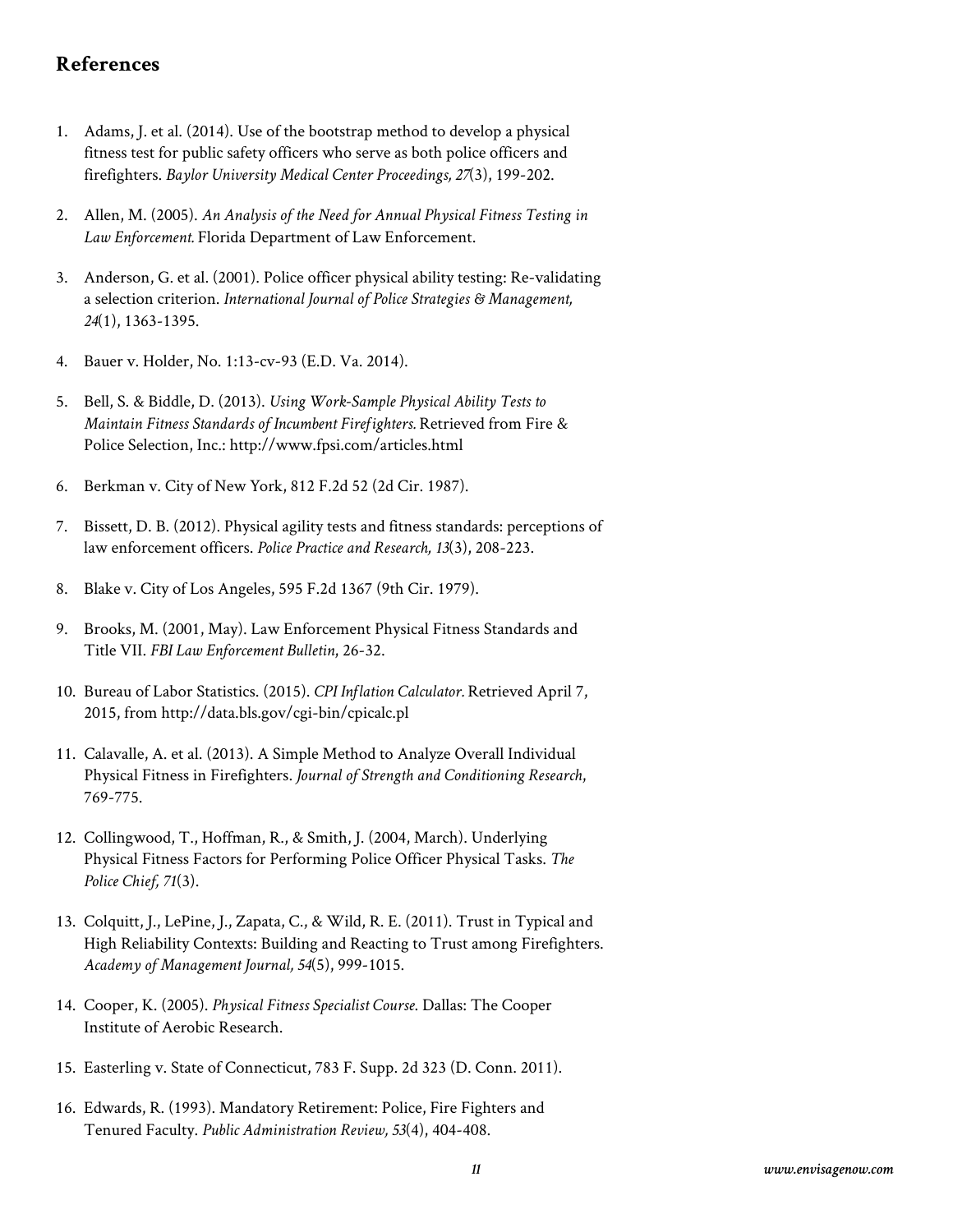- 17. EEOC. (1979, March 2). Adopt of Questions and Answers to Clarify and Provide a Common Interpretation of the Uniform Guidelines on Employee Selection Procedures. Federal Register.
- 18. Eison v. City of Knoxville, 570 F. Supp. 11 (E.D. Tenn. 1983).
- 19. FitForce. (2013). *Program Design*. Retrieved from http://fitforceinc.com/ programs/programs.html
- 20. Foulks, M. (2007). *Medical and Physical Fit-for-Duty Testing*. FEMA.
- 21. Fox, E. (2000). Note: An Examination of Mandatory Retirement Provisions for Police Officers. *Suffolk Journal of Trial and Appellate Advocacy*, 101-123.
- 22. Gaines, L. et al. (1993). Police Physical Agility Testing: An Historical and Legal Analysis. *American Journal of Police, 12*(4), 47-66.
- 23. Gokhale, J. (2004, September 9). *Mandatory Retirement Age Rules: Is It Time To Re-evaluate?* Retrieved from Cato Institute: http://www.cato.org/ publications/congressional-testimony/mandatory-retirement-age-rules-is-ittime-reevaluate
- 24. Gonen, Y. & Short, A. (2014, December 11). FDNY drops physical test requirement amid low female hiring rate. New York Post. Retrieved from http://nypost.com/2014/12/11/fdny-drops-physical-test-requirement-amidlow-female-hiring-rate
- 25. Hickman, M., & Reaves, B. (2003). *Local Police Departments 2000*. Washington, D.C.: U.S. Department of Justice: Bureau of Justice Statistics.
- 26. Hofman, J. (2012, October 25). Does Your Fire Department Have a Health & Wellness Program? *Fire Engineering*. Retrieved from www.fireengineering. com/articles/2012/10/does-your-fire-department-have-a-health-wellnessprogram.html
- 27. Hutton v. City of Martinez, 219 F.R.D. 164 (N.D. Ca. 2003).
- 28. IAFF. (2006). *Candidate Physical Ability Test Program Summary*. Retrieved from http://www.iaff.org/hs/cpat/cpat\_index.html
- 29. Jackson, C. & Wilson, D. (2013). The Gender-Neutral Timed Obstacle Course. *Occupational Medicine*, 479-484.
- 30. Kiernan, E. (2013, November 13). Trial by Fire: Different Departments, Different Tests. WHO TV. Retrieved from http://whotv.com/2013/11/13/ trial-by-fire-different-departments-different-tests/
- 31. Lagestad, P. J. (2014). Changes in police officers' physical performance after 16 years of work. *International Journal of Police Science and Management, 16*(4), 308-317.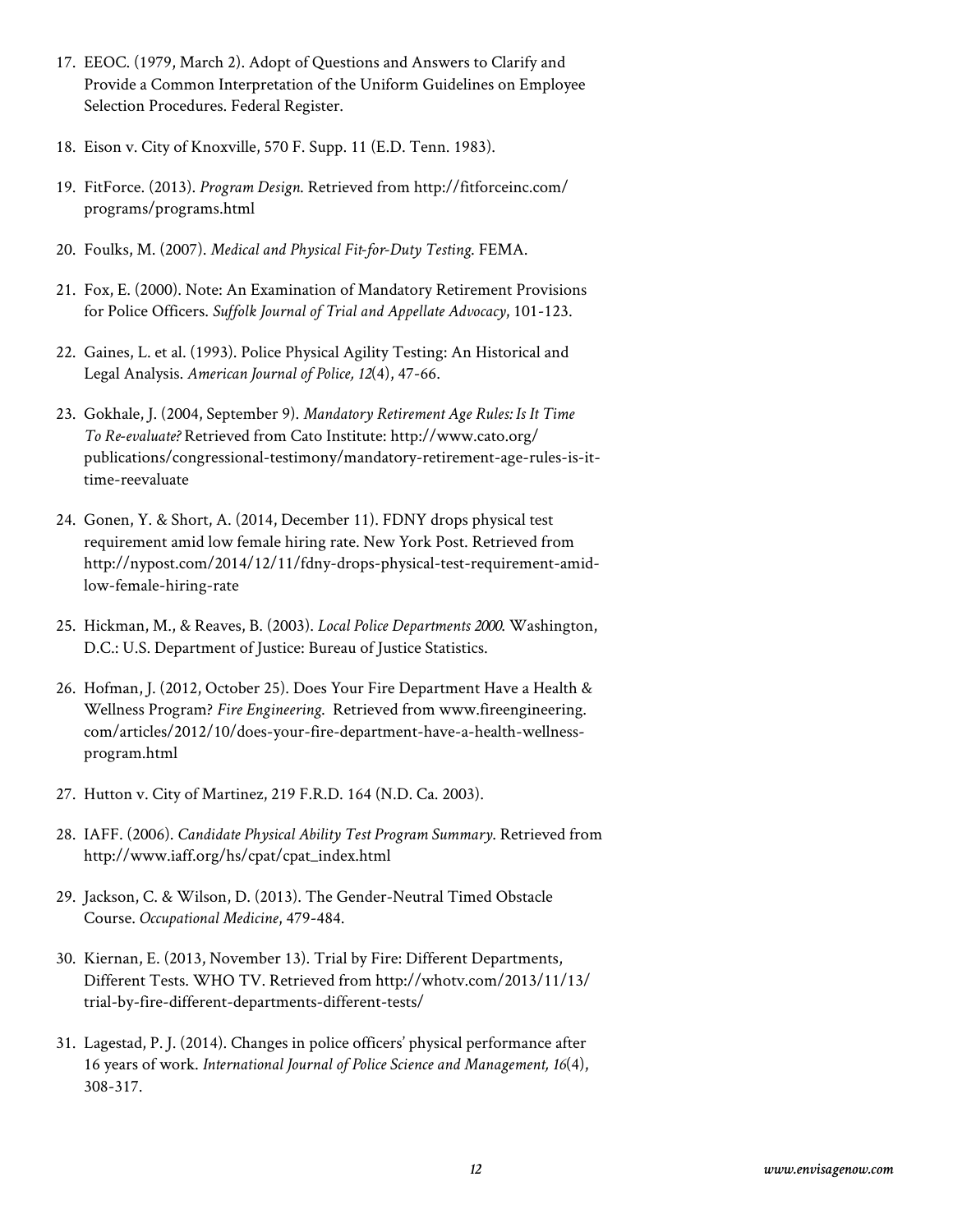- 32. Landy, F. & DeBusk, R. (1992). *Alternatives to chronological age in determining standards of suitability for public safety jobs.* University Park, Pennsylvania: Center for Applied Behavioral Sciences.
- 33. Landy, F. (1992). Mandatory retirement: public safety hazard. *Science News*, 54.
- 34. Lanning v. Southeastern Pennsylvania Transportation Authority, 308 F.3d 286 (3d Cir. 1999).
- 35. LexisAdvance Verdict & Settlement Analyzer. Search: "(firefighter or "fire department" or (fire /3 rescue)) and test", data from 1993-2011. March 2015.
- 36. LexisAdvance Verdict & Settlement Analyzer. Search: "("police department" or "police academy") and test", data from 1993-2011. March 2015.
- 37. Lindberg, A. et al. (2013, July). Field Tests for Evaluating the Aerobic Work Capacity of Firefighters. *PLoS One, 8*(7).
- 38. Lonsway, K. (2003, September). Tearing Down the Wall: Problems with Consistency, Validity, and Adverse Impact of Physical Agility Testing in Police Selection. *Police Quarterly, 6*(3), 237-277.
- 39. Lonsway, K. et al. (2003). *Hiring & Retaining More Women: The Advantages to Law Enforcement Agencies*. National Center for Women & Policing.
- 40. Miller, L. (2007, August). The Psychological Fitness-for-Duty Evaluation. *FBI Law Enforcement Bulletin*, 10-15.
- 41. NAEMT. (2012). *Task Performance and Health Improvement Recommendations.* San Diego: American Council on Exercise.
- 42. National Fire Protection Association. (2015). Retrieved from NFPA 1583: Standard on Health-Related Fitness Programs for Fire Department Members: http://www.nfpa.org/codes-and-standards/document-information-pages?m ode=code&code=1583&tab=about
- 43. NIOSH. (2010). Fire Fighter Trainee Suffers Fatal Exertional Heat Stroke During Physical Fitness Training. Retrieved April 13, 2015, from http:// www.cdc.gov/niosh/fire/pdfs/face200917.pdf
- 44. Outerbridge, A. (1979). A Survey of Test Validation Study Costs. Washington, D.C.: U.S. Office of Personnel Management. Retrieved April 13, 2015, from http://files.eric.ed.gov/fulltext/ED204383.pdfParker v. District of Columbia, 850 F.2d 708 (D.C. Cir. 1987).
- 45. Pope, C. (2006, March). Thesis: A Model Strategy and Policy for Screening Firefighter Candidates. Naval Postgraduate School.
- 46. Quigley, A. (2008, June). Fit for Duty? The Need for Physical Fitness Programs for Law Enforcement Officers. *The Police Chief.*